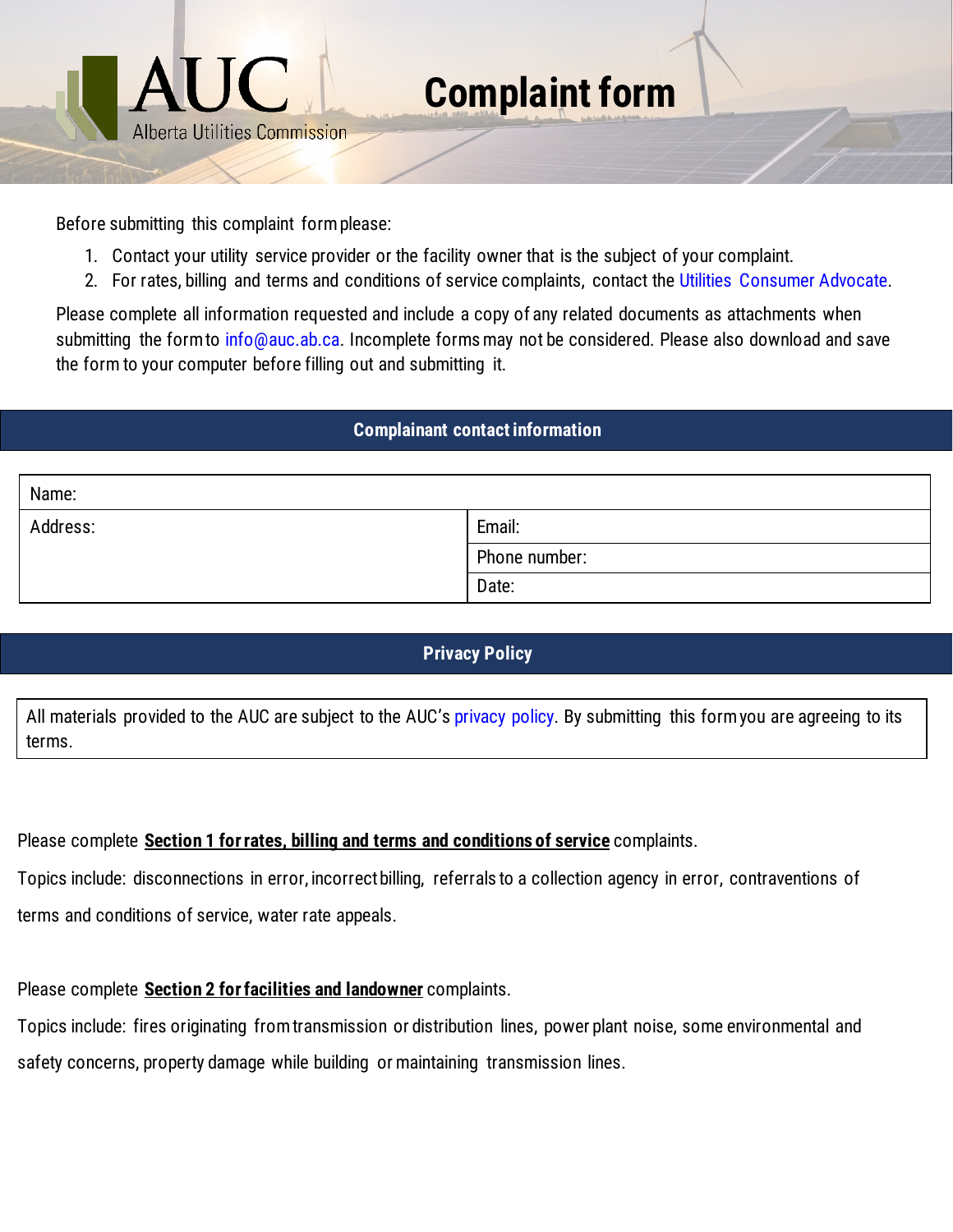| Service type: Electric                                                                                                                                                        | Account type: Residential                                                    |  |
|-------------------------------------------------------------------------------------------------------------------------------------------------------------------------------|------------------------------------------------------------------------------|--|
| Name of utility service provider:                                                                                                                                             | Site ID number (thirteen digit number found on electricity or<br>gas bills): |  |
| Did you contact your utility service provider regarding your complaint?                                                                                                       |                                                                              |  |
| Yes<br>No                                                                                                                                                                     |                                                                              |  |
| If yes, what was the response from your utility service provider? Please provide a copy of any related correspondence or<br>documents from your utility service provider.     |                                                                              |  |
|                                                                                                                                                                               |                                                                              |  |
|                                                                                                                                                                               |                                                                              |  |
| Did you contact the Utilities Consumer Advocate regarding your complaint?                                                                                                     |                                                                              |  |
| Yes<br>No                                                                                                                                                                     |                                                                              |  |
| If yes, what was the response from the Utilities Consumer Advocate? Please provide a copy of any related<br>correspondence or documents from the Utilities Consumer Advocate. |                                                                              |  |
|                                                                                                                                                                               |                                                                              |  |
|                                                                                                                                                                               |                                                                              |  |
|                                                                                                                                                                               |                                                                              |  |
| Briefly describe your complaint:                                                                                                                                              |                                                                              |  |
|                                                                                                                                                                               |                                                                              |  |
|                                                                                                                                                                               |                                                                              |  |
|                                                                                                                                                                               |                                                                              |  |
|                                                                                                                                                                               |                                                                              |  |
|                                                                                                                                                                               |                                                                              |  |
|                                                                                                                                                                               |                                                                              |  |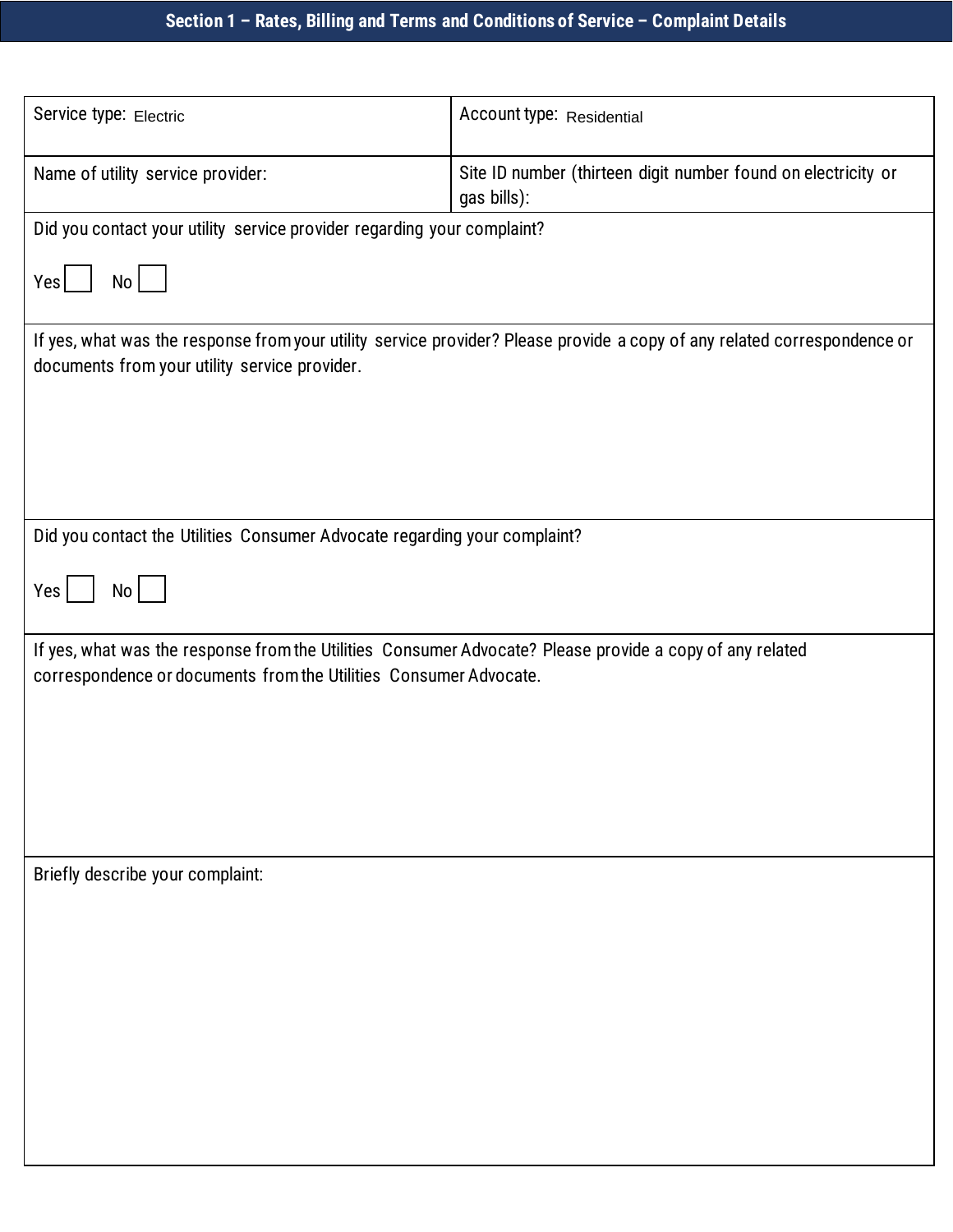| Is your utility service currently disconnected?               |  |
|---------------------------------------------------------------|--|
| Yes<br>No I                                                   |  |
| Briefly explain the remedy that you are seeking from the AUC. |  |

## **Section 2 – Facilities and Landowners – Complaint Details**

| Facility type: Generator                                                                                                                            |
|-----------------------------------------------------------------------------------------------------------------------------------------------------|
| Name of the company that owns the facility:                                                                                                         |
| Facility location:                                                                                                                                  |
| Did you contact the facility owner regarding your complaint?                                                                                        |
| No <sub>1</sub><br>Yes                                                                                                                              |
| If yes, what was the response from the facility owner? Please provide a copy of any related correspondence or<br>documents from the facility owner. |
| Briefly describe your complaint:                                                                                                                    |